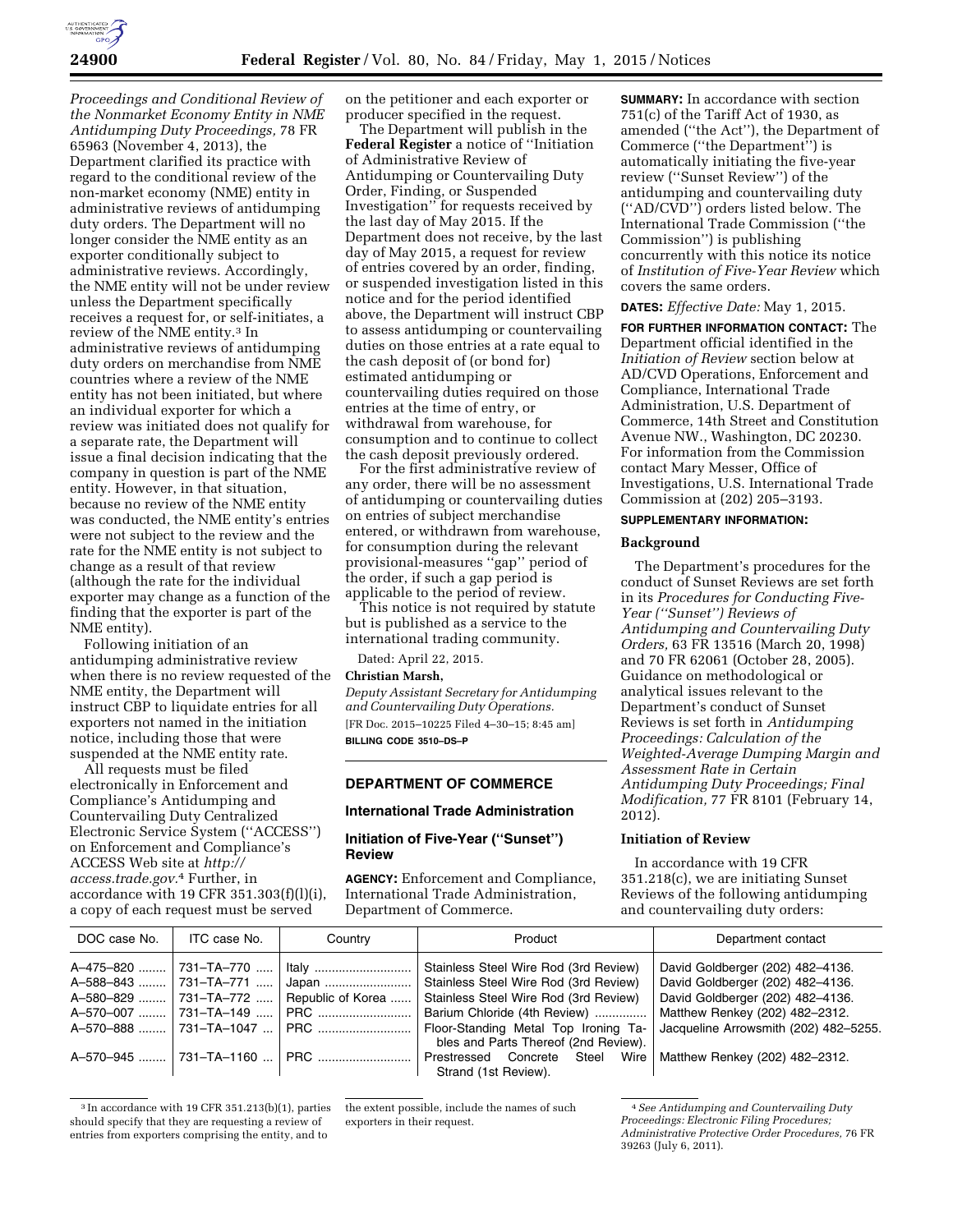| DOC case No. | ITC case No. | Country | Product                                                                                    | Department contact                                                   |
|--------------|--------------|---------|--------------------------------------------------------------------------------------------|----------------------------------------------------------------------|
|              |              |         | Prestressed Concrete Steel Wire   David Goldberger (202) 482-4136.<br>Strand (1st Review). |                                                                      |
|              |              |         | Stainless Steel Wire Rod (3rd Review)<br>Stainless Steel Wire Rod (3rd Review)             | David Goldberger (202) 482-4136.<br>David Goldberger (202) 482-4136. |

With respect to the countervailing duty order on Prestressed Concrete Steel Wire Strand from China, we have advanced the initiation date of this Sunset Review upon determining that initiation of the Sunset Reviews for both of the Prestressed Concrete Steel Wire Strand orders on the same date would promote administrative efficiency.

#### **Filing Information**

As a courtesy, we are making information related to sunset proceedings, including copies of the pertinent statute and Department's regulations, the Department's schedule for Sunset Reviews, a listing of past revocations and continuations, and current service lists, available to the public on the Department's Web site at the following address: ''*[http://](http://enforcement.trade.gov/sunset/) [enforcement.trade.gov/sunset/.](http://enforcement.trade.gov/sunset/)*'' All submissions in these Sunset Reviews must be filed in accordance with the Department's regulations regarding format, translation, and service of documents. These rules, including electronic filing requirements via Enforcement and Compliance's Antidumping and Countervailing Duty Centralized Electronic Service System (''ACCESS''), can be found at 19 CFR 351.303.1

## **Revised Factual Information Requirements**

This notice serves as a reminder that any party submitting factual information in an AD/CVD proceeding must certify to the accuracy and completeness of that information.2 Parties are hereby reminded that revised certification requirements are in effect for company/ government officials as well as their representatives in all AD/CVD investigations or proceedings initiated on or after August 16, 2013.3 The formats for the revised certifications are provided at the end of the *Final Rule.*  The Department intends to reject factual submissions if the submitting party does

not comply with the revised certification requirements.

On April 10, 2013, the Department published *Definition of Factual Information and Time Limits for Submission of Factual Information: Final Rule,* 78 FR 21246 (April 10, 2013), which modified two regulations related to antidumping and countervailing duty proceedings: The definition of factual information (19 CFR 351.102(b)(21), and the time limits for the submission of factual information (19 CFR 351.301). The final rule identifies five categories of factual information in 19 CFR 351.102(b)(21), which are summarized as follows: (i) Evidence submitted in response to questionnaires; (ii) evidence submitted in support of allegations; (iii) publicly available information to value factors under 19 CFR 351.408(c) or to measure the adequacy of remuneration under 19 CFR 351.511(a)(2); (iv) evidence placed on the record by the Department; and (v) evidence other than factual information described in (i)–(iv). The final rule requires any party, when submitting factual information, to specify under which subsection of 19 CFR 351.102(b)(21) the information is being submitted and, if the information is submitted to rebut, clarify, or correct factual information already on the record, to provide an explanation identifying the information already on the record that the factual information seeks to rebut, clarify, or correct. The final rule also modified 19 CFR 351.301 so that, rather than providing general time limits, there are specific time limits based on the type of factual information being submitted. These modifications are effective for all segments initiated on or after May 10, 2013. Review the final rule, available at *[http://](http://enforcement.trade.gov/frn/2013/1304frn/2013-08227.txt) [enforcement.trade.gov/frn/2013/](http://enforcement.trade.gov/frn/2013/1304frn/2013-08227.txt) [1304frn/2013-08227.txt,](http://enforcement.trade.gov/frn/2013/1304frn/2013-08227.txt)* prior to submitting factual information in this segment. To the extent that other regulations govern the submission of factual information in a segment (such as 19 CFR 351.218), these time limits will continue to be applied.

## **Revised Extension of Time Limits Regulation**

On September 20, 2013, the Department modified its regulation at 19 CFR 351.302(c) concerning the extension of time limits for submissions

in antidumping and countervailing duty proceedings: *Extension of Time Limits,*  78 FR 57790 (September 20, 2013). The modification clarifies that parties may request an extension of time limits before a time limit established under part 351 of the Department's regulations expires, or as otherwise specified by the Secretary. In general, an extension request will be considered untimely if it is filed after the time limit established under part 351 expires. For submissions which are due from multiple parties simultaneously, an extension request will be considered untimely if it is filed after 10:00 a.m. on the due date. Under certain circumstances, the Department may elect to specify a different time limit by which extension requests will be considered untimely for submissions which are due from multiple parties simultaneously. In such a case, the Department will inform parties in the letter or memorandum setting forth the deadline (including a specified time) by which extension requests must be filed to be considered timely. This modification also requires that an extension request must be made in a separate, stand-alone submission, and clarifies the circumstances under which the Department will grant untimelyfiled requests for the extension of time limits. These modifications are effective for all segments initiated on or after October 21, 2013. Review the final rule, available at *[http://www.gpo.gov/fdsys/](http://www.gpo.gov/fdsys/pkg/FR-2013-09-20/html/2013-22853.htm) [pkg/FR-2013-09-20/html/2013-](http://www.gpo.gov/fdsys/pkg/FR-2013-09-20/html/2013-22853.htm) [22853.htm,](http://www.gpo.gov/fdsys/pkg/FR-2013-09-20/html/2013-22853.htm)* prior to submitting factual information in these segments.

# **Letters of Appearance and Administrative Protective Orders**

Pursuant to 19 CFR 351.103(d), the Department will maintain and make available a public service list for these proceedings. Parties wishing to participate in any of these five-year reviews must file letters of appearance as discussed at 19 CFR 351.103(d)). To facilitate the timely preparation of the public service list, it is requested that those seeking recognition as interested parties to a proceeding submit an entry of appearance within 10 days of the publication of the Notice of Initiation.

Because deadlines in Sunset Reviews can be very short, we urge interested parties who want access to proprietary information under administrative protective order (''APO'') to file an APO

<sup>1</sup>*See also Antidumping and Countervailing Duty Proceedings: Electronic Filing Procedures; Administrative Protective Order Procedures,* 76 FR 39263 (July 6, 2011).

<sup>2</sup>*See* section 782(b) of the Act.

<sup>3</sup>*See Certification of Factual Information To Import Administration During Antidumping and Countervailing Duty Proceedings,* 78 FR 42678 (July 17, 2013) (''*Final Rule*'') (amending 19 CFR 351.303(g)).